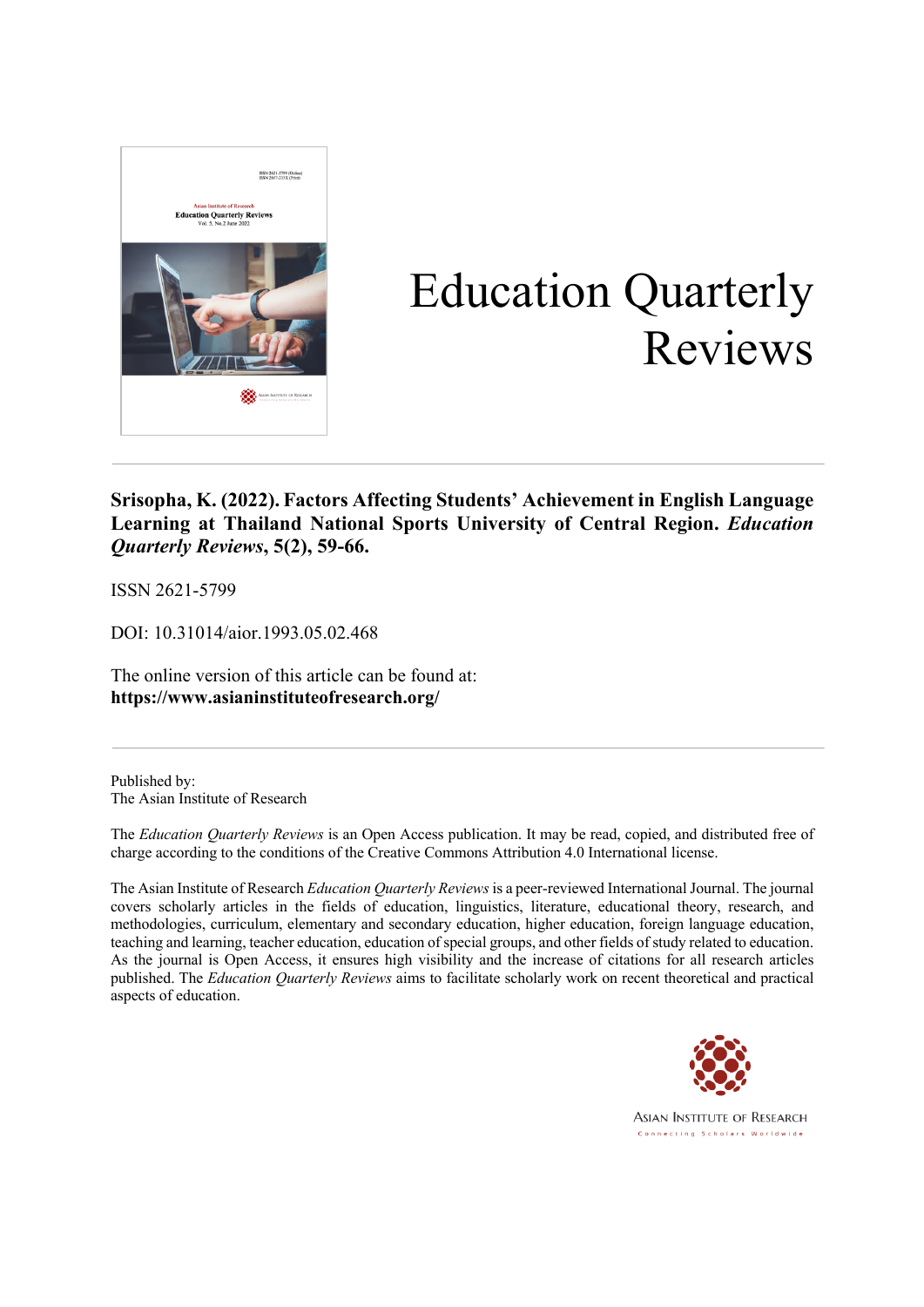

# Factors Affecting Students' Achievement in English Language Learning at Thailand National Sports University of Central Region

Kwanklao Srisopha<sup>1</sup>

<sup>1</sup> Thailand National Sports University Chon Buri Campus. Email: ajkwan.s@gmail.com

#### **Abstract**

The objectives of this research were 1) to study the relationship between student factors, English language instructor factors, and environment factors with students' achievement in English language learning and 2) to develop equations to forecast factors affecting students' achievement in English language learning. The population used in this research was 415 students of Thailand National Sports University of Central Region enrolled in the English for Communication Course in the second semester of the academic year 2019. The sample size was determined using the Krejcie & Morgan table. A sample of 200 was obtained and a simple random sampling method was used based on the proportion of the population on each of the five campuses. The research instrument was a five-rating scale questionnaire comprising items on student factors, English language instructor factors and environment factors, with a reliability of the whole questionnaire of 0.973. The statistics used in the data analysis were fundamental statistics, Pearson correlation analysis, and stepwise multiple regression analysis. The major findings indicated that there were four factors affecting students' achievement in English language learning with statistical significance at the .01 level namely, attitude variables towards learning English language course  $(X_1)$ , instruction management variable  $(X_4)$ , student availability variable  $(X_2)$ , and classroom environment variable  $(X_7)$ . The four factors could jointly explain the variance of students' achievement in English language learning by 52.50% and could be used to forecast students' achievement in English language learning in the form of raw scores and standard scores as follows:

 $Y' = 1.125 + .320 X_1 + .139 X_4 + .124 X_2 + .096 X_7$  $Z' = .375 z_1$  .165  $z_4$  + .145  $z_2$  + .128  $z_7$ 

**Keywords:** Achievement in English Language Learning, Thailand National Sports University of Central Region

### **1. Introduction**

His Majesty King Maha Vajiralongkorn Bodindradebayavarangkun is graciously pleased to proclaim that it is expedient to revise the law on institutions of physical education, it is graciously enacted by the King, by and with the advice and consent of the National Legislative Assembly acting as the National Assembly. This Act is called "The National Sports University Act, 2019" announced in the Government Gazette on 22 May 2019 and stipulates the powers and duties in Section 8 that the University shall be an academic and professional educational institution in the field of sports with the objectives of providing education, promoting academics and professions, teaching,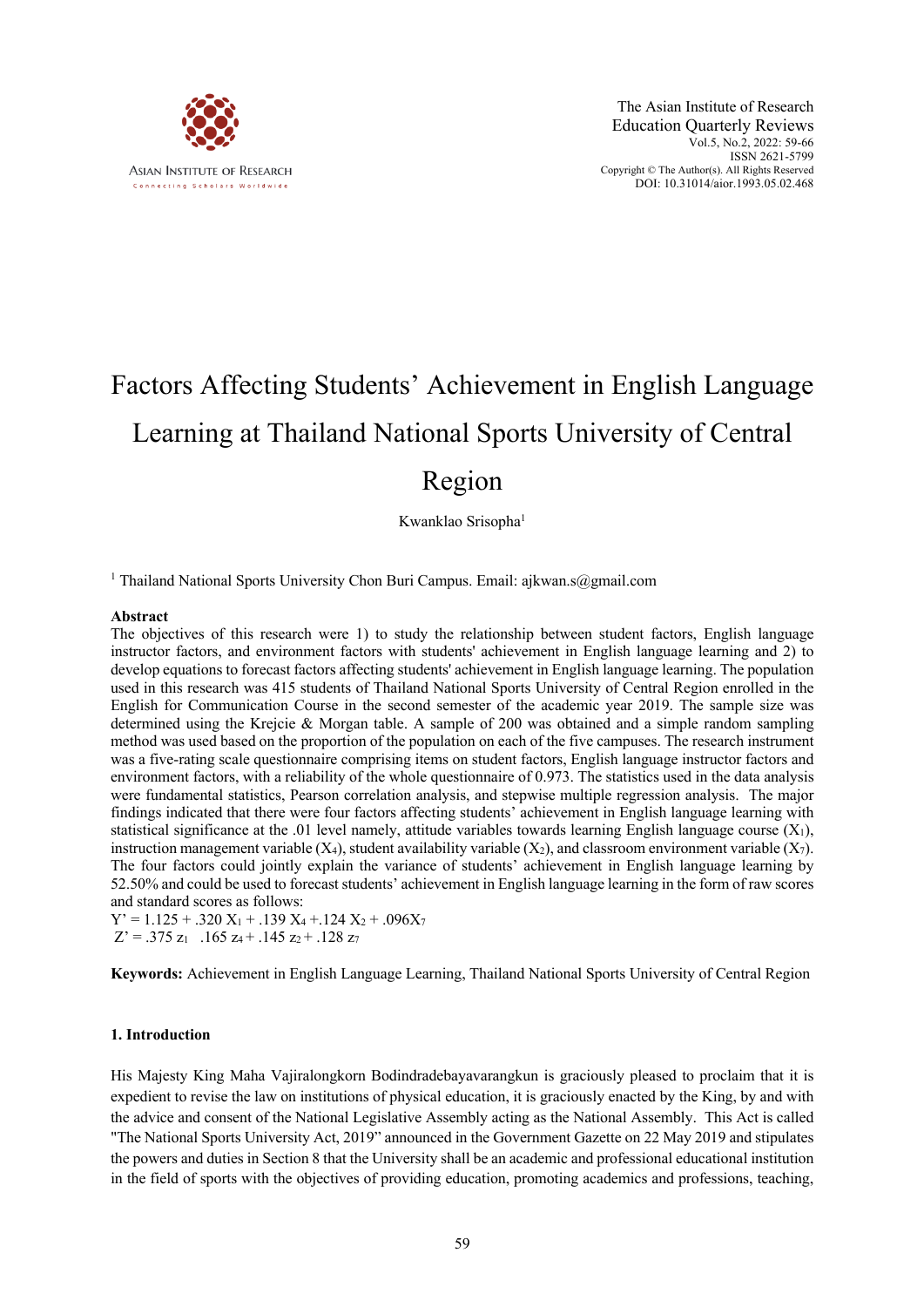researching and develop academic and professional services to society, nurturing arts and culture by focusing on creating knowledge in sports, physical education, health promotion, sports science, sports management, business and sports industry and related disciplines, as well as being a source of building and developing personnel in the field of sports in the country.

The elevation of the university status has made the role of sport and related disciplines more distinctive, diverse and international, and thus there is a need to intensively improve students' English proficiency. This is in line with the policy and goals of the Office of the Higher Education Commission that Thai graduates' English proficiency should be on par with graduates in ASEAN Member States (Office of the Higher Education Commission, 2010) in accordance with the ASEAN Charter, Article 34, "The working language of ASEAN shall be English" and in accordance with the policy of raising English language standards in higher education institutions according to the announcement of the Commission on Higher Education, which stipulates 4 issues as follows: 1) To have higher education institutions formulate policies and goals for raising English language standards in higher education institutions in all programs and at all levels of education to be a guideline to develop students' English proficiency skills to become graduates who are equipped with academic, professional and English communication skills at a working knowledge level. 2) Have higher education institutions prepare a plan to implement policies and goals with clear indicators and assessments. 3) Institutions of higher education shall consider improving the teaching and learning management in English course with an aim to achieve the goals set. 4) Higher education institutions shall consider organizing extracurricular activities, processes, media and/or environments that will provide opportunities and enhance motivation for students to develop their English language skills on their own; and 5) Institutions of higher education shall arrange for all students to test their English language proficiency in accordance with the Higher Education Standards Test created by the institution or which it deems appropriate to use to measure English Proficiency, which can be compared with Common European. Framework of Reference for Languages (CEFR) or another standard to determine the level of competence of each student.

The Institute of Physical Education has always given importance to the development of English language skills and proficiency, as can be seen from the designation of English course as a compulsory course in the foreign language group and in the Institute of Physical Education Strategic Plan B.E. 2007-2013 that has set a goal of organizing activities to promote and develop the use of English for students to be able to use English both in study and in work. Especially now that when it has been upgraded to the National Sports University, the development of English language proficiency for students is even more important because after graduating graduates must be able to use English for work; just like Wiley and Wrigley (1987) said, English is important to students and individuals moving to work. In particular, in line with the National Sports University Act, Article 9 (3), which states that "strengthening the network of cooperation in education and sports with communities, government agencies, private sector, educational institutions and international sports organizations."

As English is not the main language of Thailand, learning English for Thai people must be learned from language learning in educational institutions. This is in line with the Willkins concept of language learning (Willkins. 1974), which states that language learning is divided into two types: 1) language acquisition and 2) language learning. The management of English language teaching according to the curriculum of the National Sports University has arranged for students to study English for Communication Course Code 051057 as a compulsory course with the objective of enabling learners to be able to listen, speak, read and write English for basic communication in various situations. Including to enable learners to be able to apply knowledge and English skills appropriately in daily life by requiring students to study content according to the course descriptions as follows; "English sentence patterns and structures and practicing listening, speaking, reading, writing in daily life about greeting and farewell, introducing yourself and others, describing the nature of things and people, giving advice or giving suggestions, inquiries and information about exercise and sports, time, weather conditions, directions, prices" Therefore, if the student's learning achievement in English for communication is at a good or very good level, students will be able to use English as an important tool for communication, education, pursuit of knowledge, and sports competitions. International, occupational, cultural understanding in a global context and awareness of cultural diversity and global social perspectives which will bring friendship and cooperation with other countries, help develop students to have a better understanding of themselves and others. In addition, the study of factors affecting students'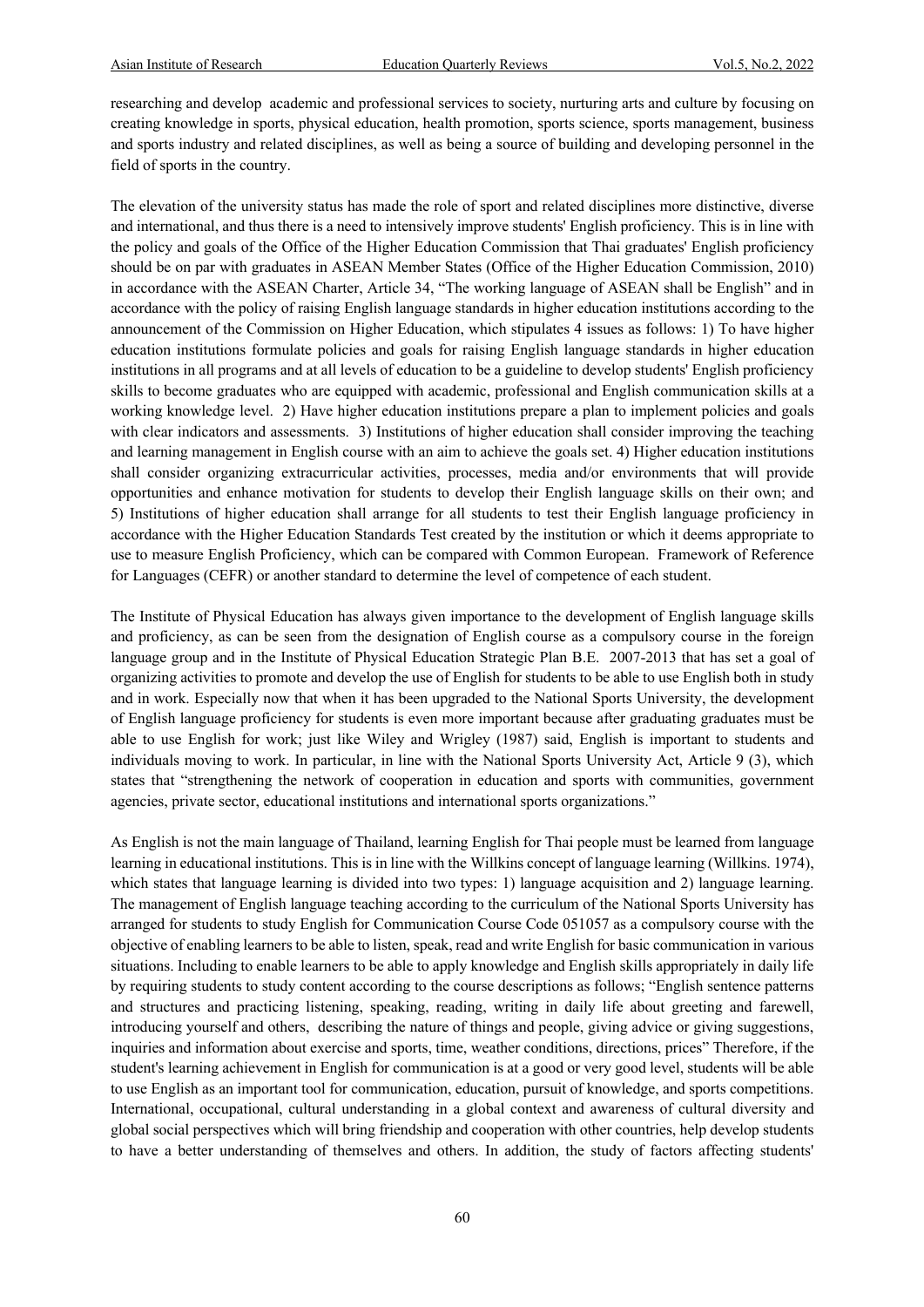achievement in English language learning will be of great benefit in order to use the research findings to plan for curricular development and teaching and learning to increase English language course achievement.

# **2. Conceptual framework**

From the study of concepts and theories related to factors affecting learning achievement from both Thai and foreign academics such as Bloom (Benjamin S. Bloom, 1976), stating that two important factors determined a student's school record, namely: a student's academic history, and quality of instructional management of teachers. This was consistent with Creemer's (1994) concept that the effectiveness of instruction derived from instructional management by a teacher. This was consistent with the findings of Chatkaew Powwiset and Wanwipha Chatuchai (2013), Paiboon Sukwijit (2010), Aimachara Khotkaew et al. (2011), Nuchanrat Vorayossri (2001), stating that factors affecting language learning achievement consisted of learners, teachers, and classroom teaching environment and social context. Therefore, the research conceptual framework was developed by the researcher using the foresaid concept as follows:



### **3. Research objectives**

- 1. To study the relationship between student factors, English language instructor factors, and environment factors with students' achievement in English language learning at Thailand National Sports University of Central Region.
- 2. To create forecast equations for factors affecting students' achievement in English language learning at Thailand National Sports University of Central Region.

# **4. Research Hypothesis**

There is at least one factor that can predict students' achievement in English language learning at Thailand National Sports University of Central Region.

### **5. Scope of research**

The subjects used in this research study were English for Communication Course, course code NS 051057 according to the curriculum of the National Sports University, 2019.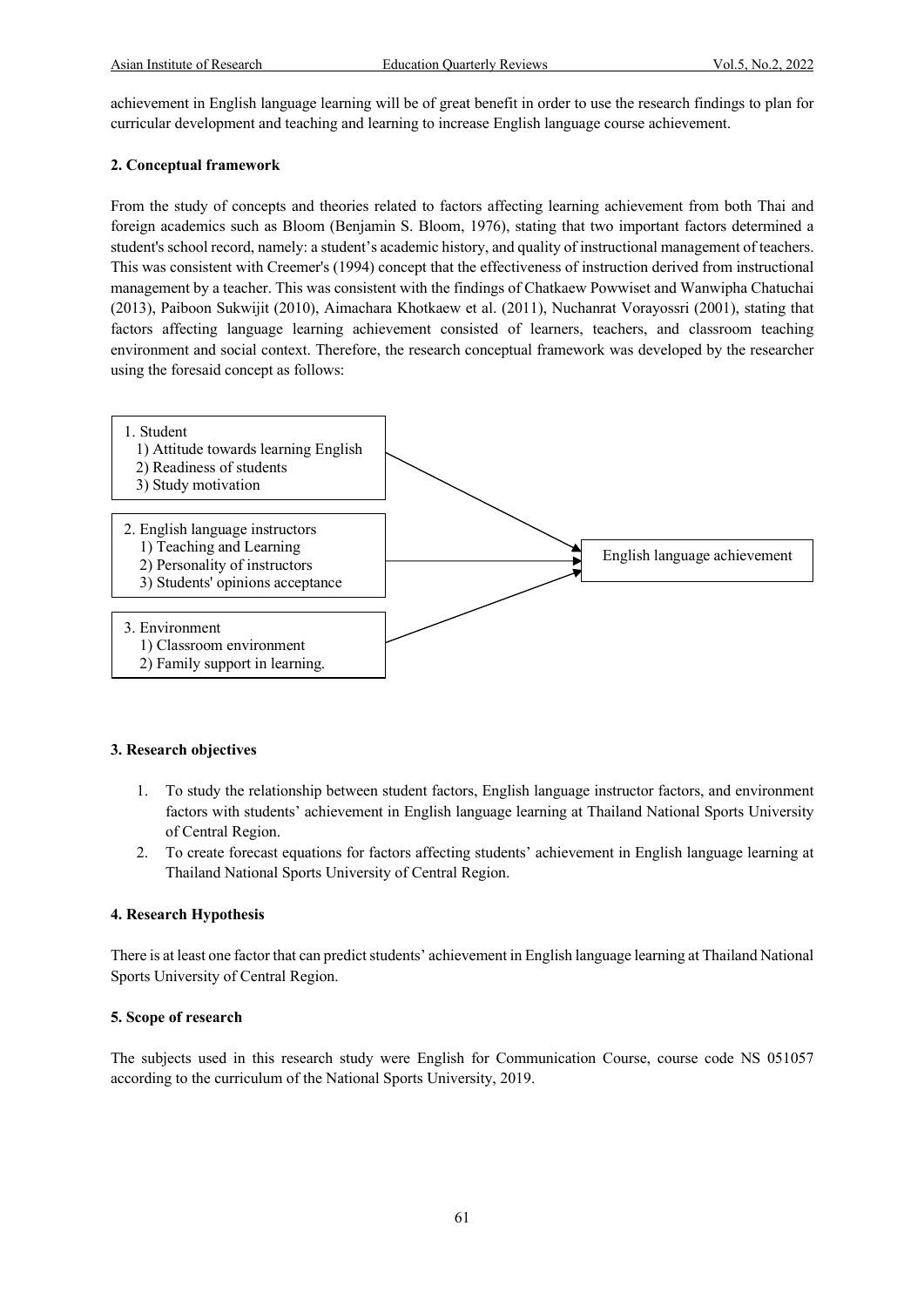# **6. Population and sample**

The population and sample used in this research were: 415 students of the Thailand National Sports University of Central Region, consisting of 5 campuses including Bangkok Campus, Chonburi Campus, Samut Sakhon Campus, Suphanburi Campus, and Angthong Campus who registered for the English for Communication course in the second semester of the academic year 2019. The sample size was determined using the Krejcie and Morgan table. A sample number of 200 was obtained and a simple random sampling method was used from the students of the Thailand National Sports University of Central Region's five campuses according to the proportion of the population on each campus.

# **7. Variables studied**

The independent variables were factors affecting students' achievement in English language learning at Thailand National Sports University of Central Region, consisting of the following variables:

# **8. Student factors**

- 1. Attitude towards learning English  $(X_1)$ .
- 2. Readiness of students  $(X_2)$
- 3. Study motivation  $(X_3)$

# **9. English language instructor factors**

- 1. Learning management  $(X_4)$ .
- 2. Instructor's personality  $(X_5)$ .
- 3. Students' opinions acceptance  $(X_6)$ .

### **10. Environment factors**

- 1. Classroom environment  $(X_7)$ .
- 2. Family education support  $(X_8)$ .

The dependent variables were the learning achievement of English for Communication course, course code NS 051057 of students of the Thailand National Sports University of Central Region, academic year 2019.

### **11. Methods of research**

- 1. Study the concepts, theories and research related to factors affecting Achievement in English language learning.
- 2. Create a questionnaire on factors affecting learning achievement in English, 1 questionnaire consisted of 82 questions.
- 3. The questionnaire was sent to 3 experts for analysis and examination to determine the content validity and appropriateness of language use, and then select the questions with an index of congruence (IOC: Index of congruence) starting from 0.6 or higher, 75 items.
- 4. The pre-selected questionnaires were tested by asking non-sample students to determine their reliability. The confidence value of the whole questionnaire was 0.934.
- 5. Coordinate with the research office of the Thailand National Sports University of Central Region in all 5 campuses to request assistance to collect data from the sample group. A total of 200 questionnaires were returned, representing 100%.

# **12. Data Analysis**

The researcher used a statistical package to analyze the data, which includes the following details: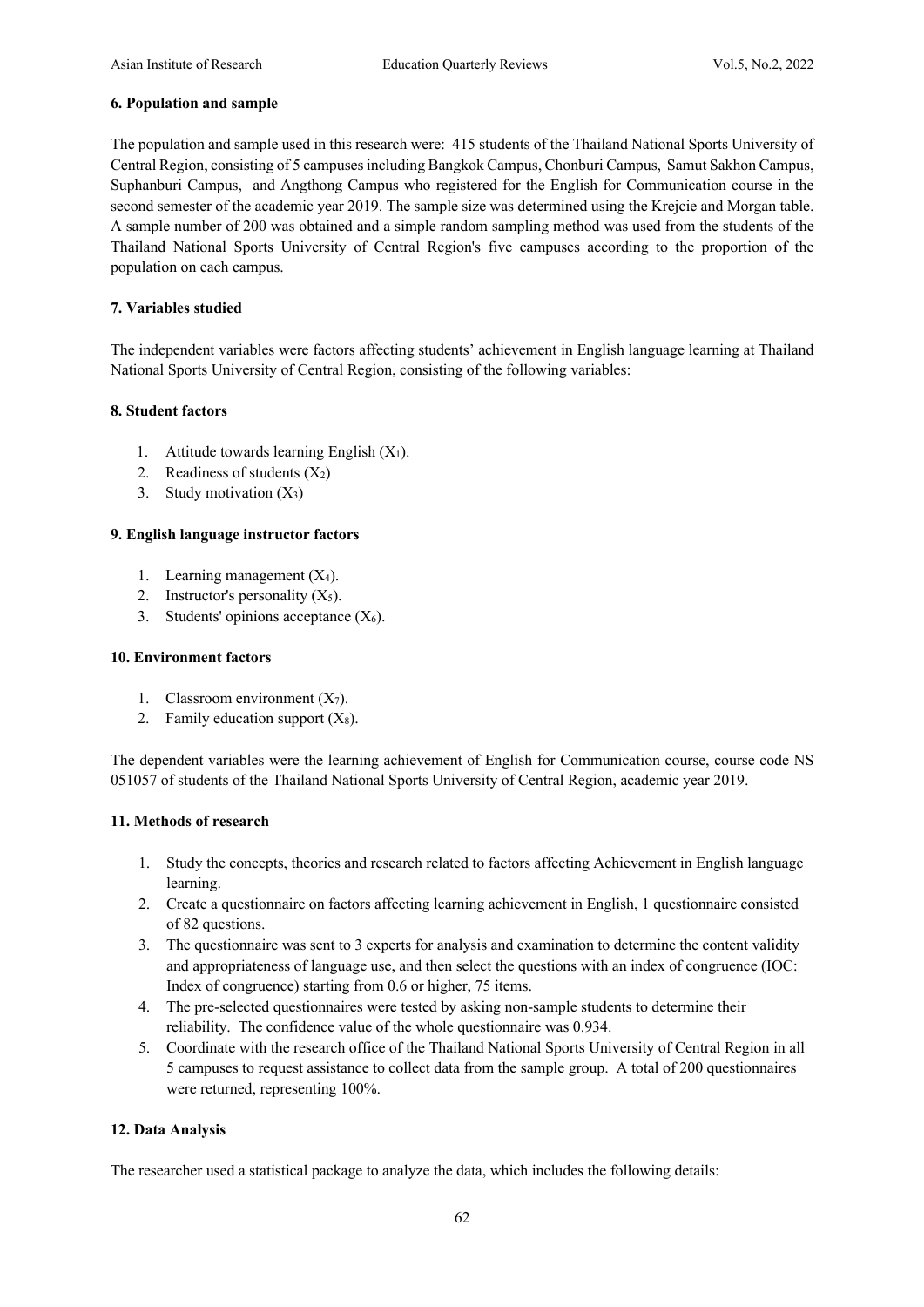- 1. The correlation was analyzed between student factors, English language instructor factors and environment factors and students' achievement in English language learning at Thailand National Sports University of Central Region, using Pearson correlation coefficient analysis.
- 2. An analysis of student factors in English language instructors and environment and students' achievement in English language learning at the Thailand National Sports University of Central Region by using Stepwise Multiple Regression Analysis.

#### **13. Data analysis results**

- 1. The results of the analysis of the relationship between student factors, English language instructor factors and environment factors and achievement in English language learning.
- 2. Analysis of factors affecting achievement in English language learning.

| Table 1: The correlation coefficient between various factors and learning achievement in English for |
|------------------------------------------------------------------------------------------------------|
| Communication Studies.                                                                               |

|       | $X_1$    | $X_2$    | $X_3$     | $X_4$    | $X_5$    | $X_6$    | $X_7$    | $X_8$    | Y    |
|-------|----------|----------|-----------|----------|----------|----------|----------|----------|------|
| $X_1$ | 1.00     |          |           |          |          |          |          |          |      |
| $X_2$ | $.743**$ | 1.00     |           |          |          |          |          |          |      |
| $X_3$ | $.706**$ | $.786**$ | 1.00      |          |          |          |          |          |      |
| $X_4$ | $.669**$ | $.744**$ | $0.800**$ | 1.00     |          |          |          |          |      |
| $X_5$ | $.599**$ | $.650**$ | $.691**$  | $.689**$ | 1.00     |          |          |          |      |
| $X_6$ | $.469**$ | $.547**$ | $.580**$  | $.563**$ | $.536**$ | 1.00     |          |          |      |
| $X_7$ | $.609**$ | $.730**$ | $.741**$  | $.727**$ | $.623**$ | $.565**$ | 1.00     |          |      |
| $X_8$ | $.502**$ | $.663**$ | $.676**$  | $.601**$ | $.564**$ | $.465**$ | $.275**$ | 1.00     |      |
| Y     | $.525**$ | $.591**$ | $.211**$  | $.564**$ | $.436**$ | $.430**$ | $.651**$ | $.237**$ | 1.00 |

\*\*  $p<.01$ 

From Table 1, the results of the analysis of multiple correlation coefficients between various factors and learning achievement in English for Communication Studies showed that all factors  $(X_1-X_8)$  were related to learning achievement in English for Communication Course  $(Y)$  with a statistically significant level of .01 with a correlation coefficient between .211 - .651.

Table 2: Factors Affecting Learning Achievement in English for Communication (independent variable).

| Independent variable                                                        | В     | Std. Error | <b>B</b> eta |       | s <sub>1g</sub> |  |  |  |
|-----------------------------------------------------------------------------|-------|------------|--------------|-------|-----------------|--|--|--|
| a (Constant)                                                                | 1.125 |            |              | 6.414 | .000            |  |  |  |
| $X_1$                                                                       | .320  | .075       | .375         | 4.747 | .000            |  |  |  |
| $X_4$                                                                       | .139  | .057       | .165         | 3.545 | .000            |  |  |  |
| $X_2$                                                                       | .124  | .064       | .135         | 3.728 | .000            |  |  |  |
| $\mathrm{X}_7$                                                              | .096  | .046       | .128         | 1.458 | .000            |  |  |  |
| $R = .730$ R Square = .532 Adjusted R Square = .525 F= 76.793 <sup>**</sup> |       |            |              |       |                 |  |  |  |

From Table 2, it was found that the factors affecting students' achievement in English language learning at the Thailand National Sports University of Central Region were statistically significant at the .01 level including 4 variables, sorted by the predictive coefficient from descending as follows: attitude variables towards learning English language course  $(X_1)$ , instruction management variable  $(X_4)$ , student availability variable  $(X_2)$ , and classroom environment variable  $(X_7)$ . The four factors together explained the variance of students' achievement in English language learning at Thailand National Sports University of Central Region by 52.50% and could be used to forecast the Achievement in English language learning at the central sports university students in the form of raw scores and standard scores as follows:

$$
Y = 1.125 + .320 X_1 + .139 X_4 + .124 X_2 + .096 X_7
$$
  
Z = .375 z<sub>1</sub> + .165 z<sub>4</sub> + .135 z<sub>2</sub> + .128 z<sub>7</sub>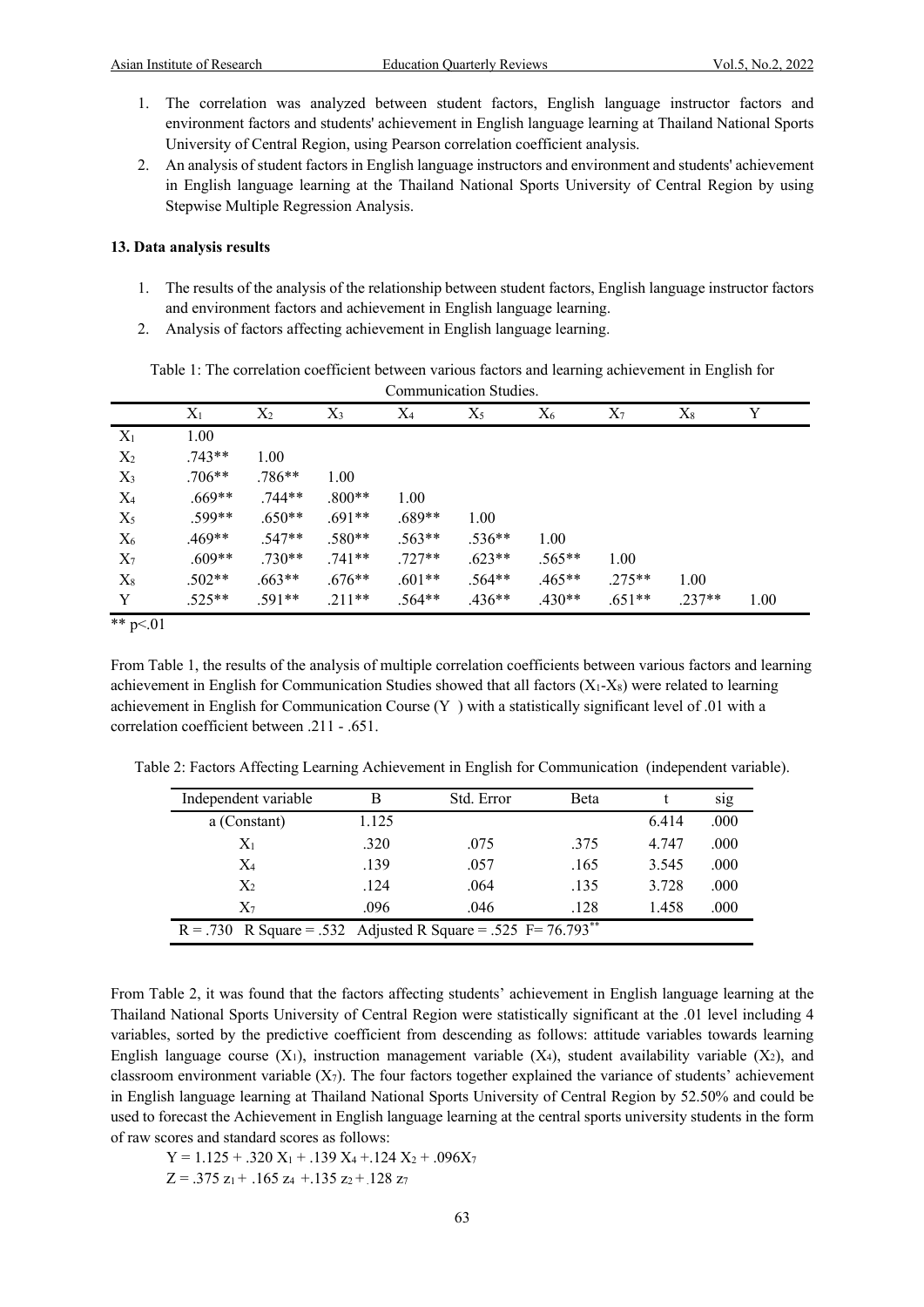# **14. Summary of research results**

- 1. Student factors, English language instructor factors and environment factors, were positively correlated with students' achievement in English language learning at Thailand National Sports University of Central Region at statistically significant level of 01.
- 2. There were 4 factors affecting the students' achievement in English language learning at the Thailand National Sports University of Central Region were statistically significant at the .01 level sorted by the predictive coefficient from descending as follows: attitude variables towards learning English language course  $(X_1)$ , instruction management variable  $(X_4)$ , student availability variable  $(X_2)$ , and classroom environment variable  $(X_7)$ . The four factors could jointly explain the variance of students' achievement in English language learning at Thailand National Sports University of Central Region by 52.50%.

# **15. Discussion**

From the research results, it was found that there were variables of 3 factors, namely student factors, English language instructor factors and environment factors, which significantly affected the learning achievement in English for Communication at the .01 level, which was based on the research hypothesis. The results were discussed as follows:

Student factors affecting learning achievement in English for Communication course consisted of 2 variables, namely the variable of attitude towards learning English  $(X_1)$  and student readiness  $(X_2)$ , The variables in student attitudes affecting achievement in English language learning may be due to the fact that attitudes are important and influencing learners' language proficiency and language learning success (Reid, 2003; Visser, 2008) and Padwick (2010), who said that the nature of language learning lies in the learner's motivation and attitude towards language learning. This is in line with the research results of Gardner and Lambert (1972: 1-136) found that influencing factors in English language learning were attitude towards instructors, attitude towards the content of the course, and in line with the research results of Aimatchara Khotkaew, et al (2011: Abstract) who studied the factors affecting the learning achievement of students in the category of Business Administration at the Higher Vocational College level, Northeastern Vocational College. The results showed that the factors affecting the learning achievement of students with a statistical significance at the 0.05 level were the student's attitude towards learning. It was able to explain the variance of the student's learning achievement by 28 percent with a statistical significance at the 0.05 level. It is also in accordance with the research results of Nuchanat Vorayossri (2001: 50) studied the factors related to the students' achievement in English language learning at Rajamangala Institute of Technology, South Bangkok Campus. It was found that the relationship between student factors, social factors and teaching and learning factors and students' achievement in English language learning had a statistically significant positive correlation at the 0.05 level, and it was found that the variables that could predict the outcomes of Achievement in English language learning were: attitude towards learning English, in which the variance could be explained by 21.80% with a statistical significance level of .01.

As for the student readiness variable that affects achievement in English language learning, it may be because learners who are ready to learn English must be students who have planned, scheduling, arrangements, equipment, allocated time for studying the lesson in advance, reviewed the lesson before studying, doing more research to understand the lesson better This includes watching movies in English with subtitles, listening to their favorite international songs and studying the lyrics to find the meaning of words and expressions in the songs, playing games where students can practice English, and always converse with foreigners who speak English whenever the opportunity arises. Such students' preparation for study will result in better achievement in English language learning, in line with Cronbach's (Cronbach, 1954) concept that readiness of learners is an essential element of learning. If learners have prepared both body and mind, the learning materials and the environment are ready before the class, they will make the learning achievement at a good level. Therefore, the development of learning achievement must prepare learners to be ready to learn. Learners are very important in learning. No matter how good the instructor has the knowledge transfer, if the learners are not ready, don't care, don't pay attention, learning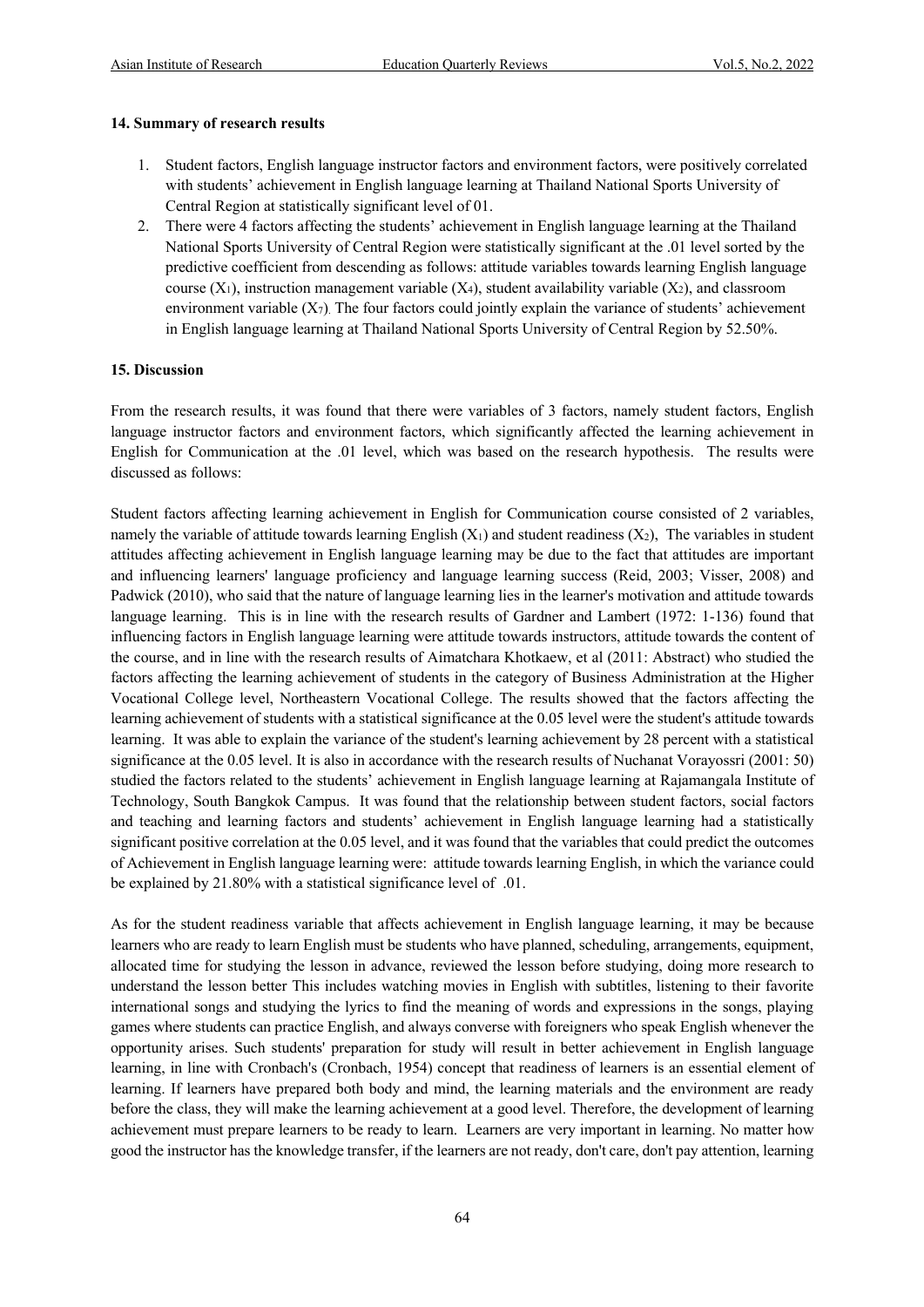will not happen. On the other hand, if the learners are ready to learn physically, mentally, with interest and attention, they will lead to learning as well which will result in better learning achievement too.

English language instructor factors affecting achievement in English language learning were 2 variables for English language instructors' learning achievement in English language instructors, namely the learning and teaching management variable  $(X_4)$ . Teaching management that affects achievement in English language learning may be due to the fact that instructors are well prepared to teach, which has a positive effect on students' academic performance. This is because if the instructor can prepare the teaching to teach on time, prepare various appropriate materials and attract the attention of students, review the original content before teaching in order to organize teaching activities in accordance with the new content, give examples for explanations, suggest sources to find knowledge and always have questions to measure the understanding of the students during the course, they will result in the students' knowledge and understanding of learning more, which is consistent with the teaching management model of Bronfenbrenner (Bronfenbrenner, 1977) who found that instructors influence teaching and learning in many ways, especially instructional management, teaching preparation and teaching processes that affect learners' learning achievements, study related to the course taught until able to clearly explain the content of the course taught, with examples to illustrate, explain and answer questions about the course taught in detail, explain the course taught and link them to other courses so that learners can gain knowledge, understanding, as well as summarize important content after teaching and assigning tasks for students to review appropriately, resulting in better learning achievements in English course.

As for the environment factors, from the research findings that the classroom environment variables affect the students' achievement in English language learning. This may be because the classroom environment should be well ventilated, not too hot, noise-free, clean, with the availability of educational materials which will affect the student's study intentions, making students have a good learning achievement. This is consistent with what Benson (Benson, 2007) who said that the classroom environment and atmosphere help learners to learn better. Therefore, teaching and learning in the classroom, the instructor must create an atmosphere and environment that will help learners to learn. From the classroom environment concept, according to the ecological environment model of Bronfenbrenner (Bronfenbrenner, 1977), there are three teaching and educational contexts including the classroom system, the school system, and the community system. Therefore, the classroom environment is the teaching context that is closest to the learner and the instructor, such as light, sound, color, air, classroom size, school supplies, etc. As Bronfenbrenner explained, the study of anything, especially living things, needs to be studied or taken into account in order to be successful in educational management, so the classroom environment affects learning achievement.

#### **16. Suggestions for implementation**

- 1. At the executive level involved in overall educational policy, such as at the executive level, at the university and at the campus level, emphasis should be placed on promoting and training English language instructors to be management experts to be able to provide good teaching and always have the opportunity to increase knowledge, abilities, especially encouraged to receive training and study visits in native-speaking countries.
- 2. The Faculty of Liberal Arts responsible for teaching English should provide students with preparation in addition to classroom instruction, such as organizing an English camp, organizing a training course on preparing the foundation for English language learning. This is because learners who are well prepared will result in better learning achievement.
- 3. English language instructors should always be prepared to teach. Appropriate media should be selected for students seeking additional knowledge in both teaching and learning management, and the study of teaching and learning psychology for the benefit of accessibility, understanding of the students, allowing instructors to choose and adjust the teaching and learning methods that are suitable for each group of students appropriately This will help students to focus on their studies and ultimately achieve better English language learning.
- 4. Advisors should motivate and inspire students to recognize the importance of English language achievement as well as caring to provide students with help, advice on preparation, and academic preparation that will help them improve their achievement in English language learning